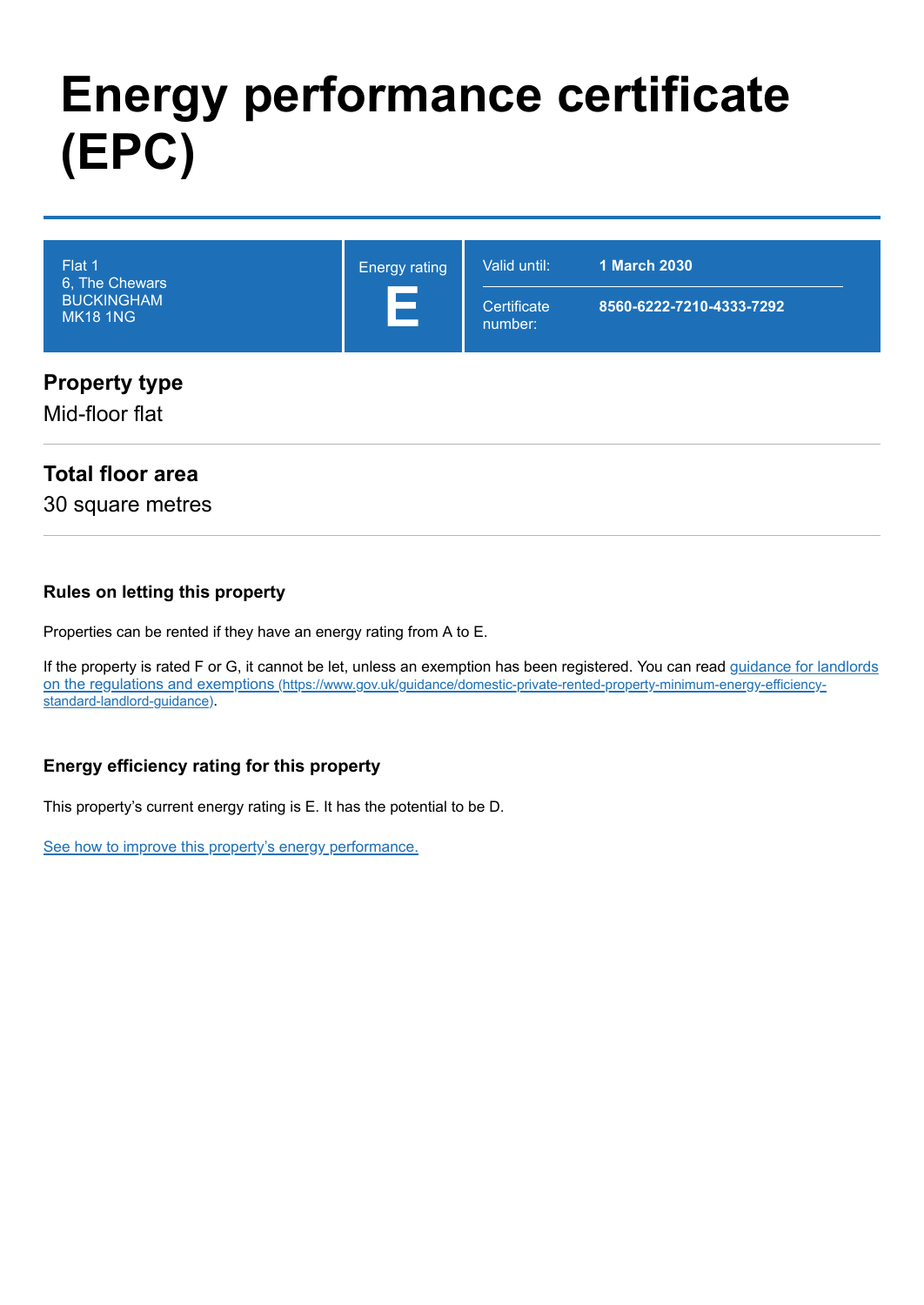| <b>Score</b> | <b>Energy rating</b> | <b>Current</b> | <b>Potential</b> |
|--------------|----------------------|----------------|------------------|
| $92 +$       |                      |                |                  |
| 81-91        | Β                    |                |                  |
| 69-80        | $\mathbf C$          |                |                  |
| 55-68        |                      |                | 65<br>D          |
| 39-54        | E                    | $40$   E       |                  |
| $21 - 38$    | F                    |                |                  |
| $1 - 20$     | Q                    |                |                  |

The graph shows this property's current and potential energy efficiency.

Properties are given a rating from A (most efficient) to G (least efficient).

Properties are also given a score. The higher the number the lower your fuel bills are likely to be.

For properties in England and Wales:

- the average energy rating is D
- the average energy score is 60

#### **Breakdown of property's energy performance**

This section shows the energy performance for features of this property. The assessment does not consider the condition of a feature and how well it is working.

Each feature is assessed as one of the following:

- very good (most efficient)
- good
- average
- poor
- very poor (least efficient)

When the description says "assumed", it means that the feature could not be inspected and an assumption has been made based on the property's age and type.

| <b>Feature</b> | <b>Description</b>                             | Rating    |
|----------------|------------------------------------------------|-----------|
| Wall           | Solid brick, as built, no insulation (assumed) | Poor      |
| Roof           | Pitched, no insulation (assumed)               | Very poor |
| Window         | Full secondary glazing                         | Good      |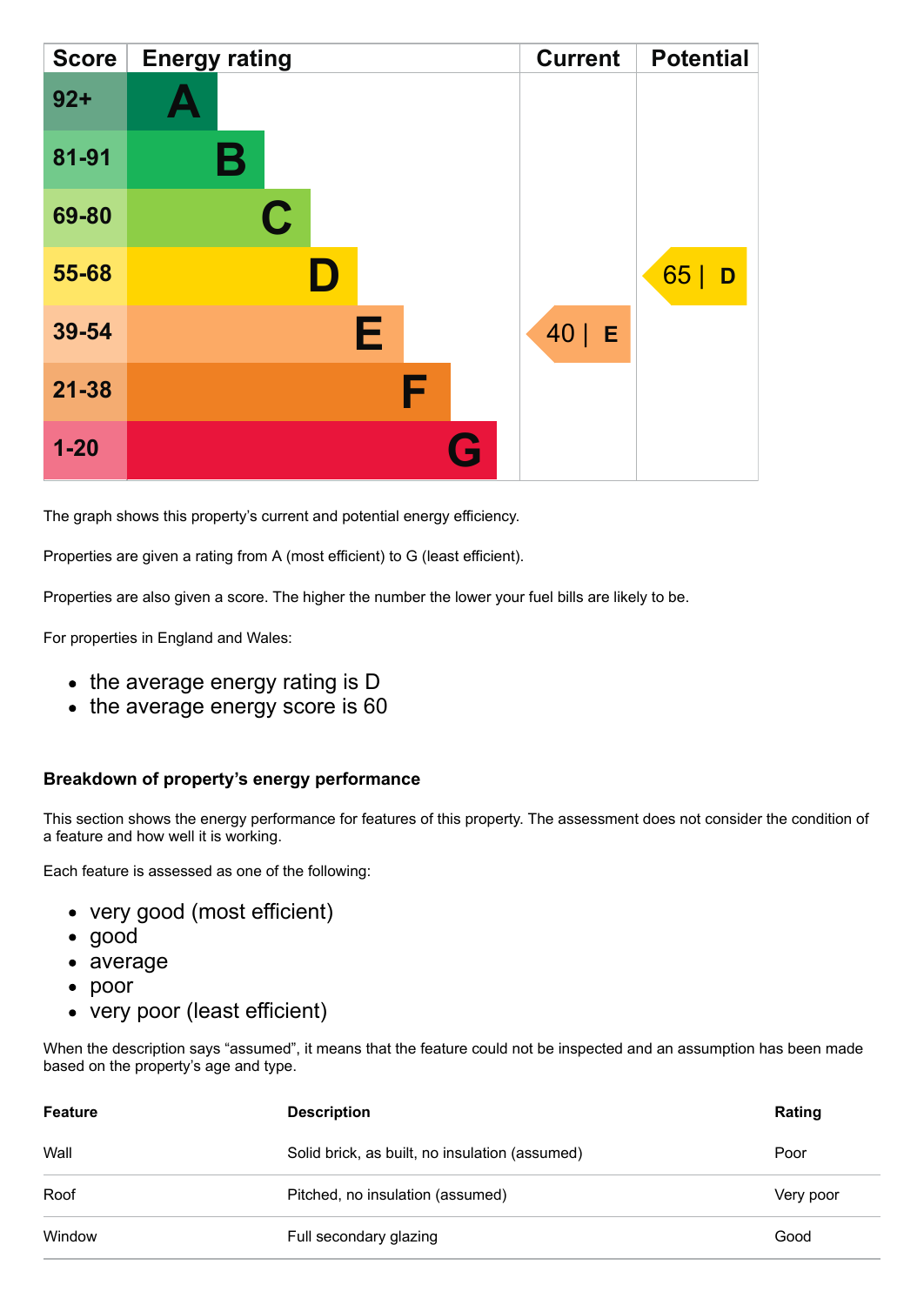| <b>Feature</b>       | <b>Description</b>                       | Rating    |
|----------------------|------------------------------------------|-----------|
| Main heating         | Room heaters, electric                   | Very poor |
| Main heating control | Programmer and appliance thermostats     | Good      |
| Hot water            | Electric immersion, off-peak             | Poor      |
| Lighting             | Low energy lighting in all fixed outlets | Very good |
| Roof                 | (another dwelling above)                 | N/A       |
| Floor                | (other premises below)                   | N/A       |
| Secondary heating    | None                                     | N/A       |

## **Primary energy use**

The primary energy use for this property per year is 732 kilowatt hours per square metre (kWh/m2).

#### What is primary energy use?

#### **Environmental impact of this property**

This property's current environmental impact rating is E. It has the potential to be E.

Properties are rated in a scale from A to G based on how much carbon dioxide (CO2) they produce.

Properties with an A rating produce less CO2 than G rated properties.

#### **An average household produces**

#### 6 tonnes of CO2

#### **This property produces**

3.7 tonnes of CO2

### **This property's potential production**

3.3 tonnes of CO2

By making the [recommended changes,](#page-3-0) you could reduce this property's CO2 emissions by 0.4 tonnes per year. This will help to protect the environment.

Environmental impact ratings are based on assumptions about average occupancy and energy use. They may not reflect how energy is consumed by the people living at the property.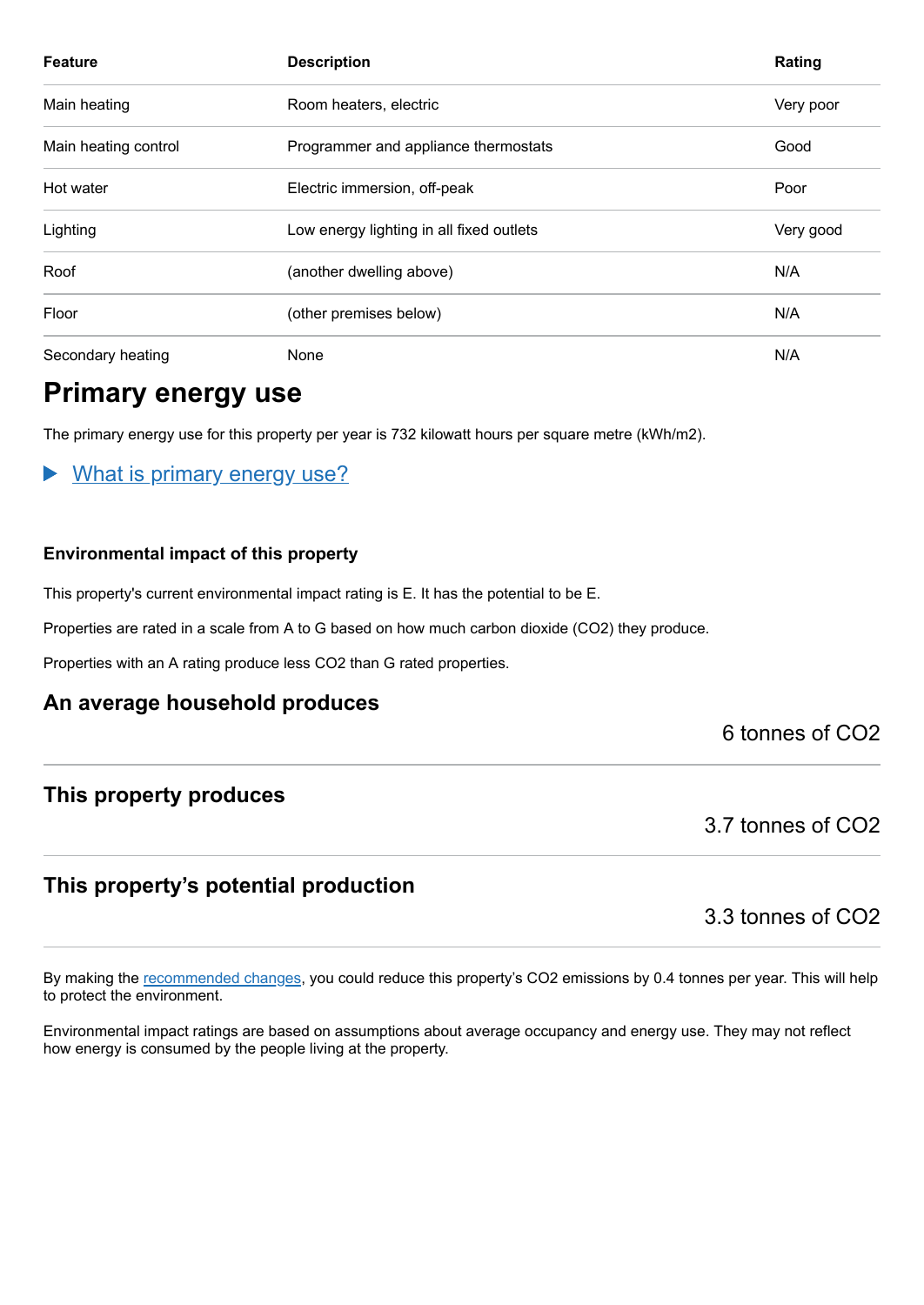#### <span id="page-3-0"></span>**How to improve this property's energy performance**

Making any of the recommended changes will improve this property's energy efficiency.

If you make all of the recommended changes, this will improve the property's energy rating and score from  $E(40)$  to  $D(65)$ .

Potential energy

rating

**D**

£4,000 - £14,000

£161

49 | E

What is an energy rating?

# **Recommendation 1: Internal or external wall insulation**

Internal or external wall insulation

**Typical installation cost**

**Typical yearly saving**

**Potential rating after carrying out recommendation 1**

| Recommendation 2: High heat retention storage heaters       |               |  |
|-------------------------------------------------------------|---------------|--|
| High heat retention storage heaters                         |               |  |
| <b>Typical installation cost</b>                            |               |  |
|                                                             | £800 - £1,200 |  |
| <b>Typical yearly saving</b>                                | £223          |  |
| Potential rating after carrying out recommendations 1 and 2 |               |  |
|                                                             | 65 C          |  |

# **Paying for energy improvements**

[Find energy grants and ways to save energy in your home.](https://www.gov.uk/improve-energy-efficiency) (https://www.gov.uk/improve-energy-efficiency)

**Estimated energy use and potential savings**

**Estimated yearly energy cost for this property**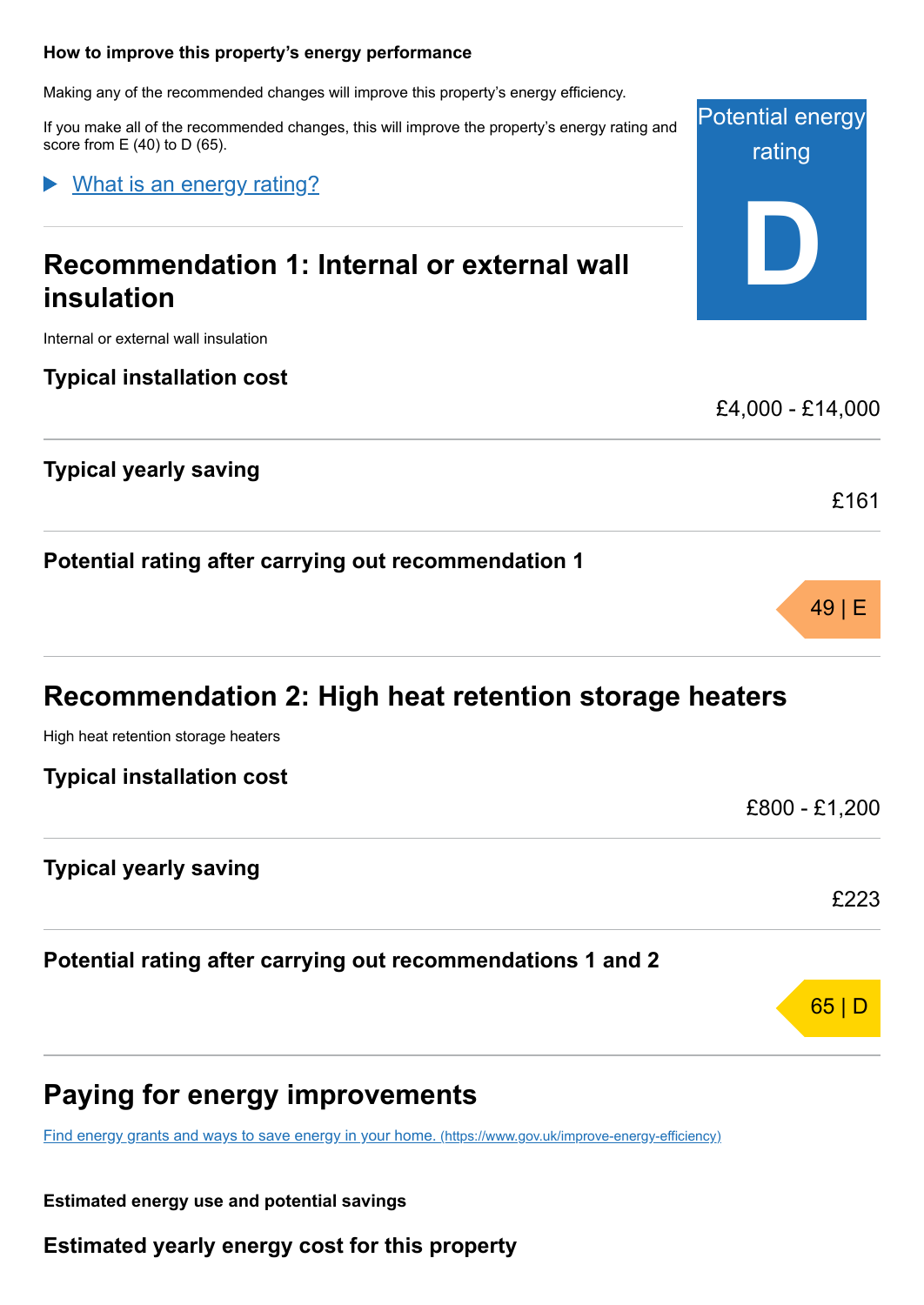## **Potential saving**

The estimated cost shows how much the average household would spend in this property for heating, lighting and hot water. It is not based on how energy is used by the people living at the property.

The estimated saving is based on making all of the recommendations in [how to improve this property's energy performance.](#page-3-0)

For advice on how to reduce your energy bills visit Simple Energy Advice [\(https://www.simpleenergyadvice.org.uk/\)](https://www.simpleenergyadvice.org.uk/).

# **Heating use in this property**

Heating a property usually makes up the majority of energy costs.

#### **Estimated energy used to heat this property**

#### **Space heating**

5570 kWh per year

#### **Water heating**

1404 kWh per year

#### **Potential energy savings by installing insulation**

| <b>Type of insulation</b> | Amount of energy saved |
|---------------------------|------------------------|
| Loft insulation           | 1752 kWh per year      |
| Solid wall insulation     | 1196 kWh per year      |

You might be able to receive Renewable Heat Incentive payments [\(https://www.gov.uk/domestic-renewable-heat-incentive\)](https://www.gov.uk/domestic-renewable-heat-incentive). This will help to reduce carbon emissions by replacing your existing heating system with one that generates renewable heat. The estimated energy required for space and water heating will form the basis of the payments.

#### **Contacting the assessor and accreditation scheme**

This EPC was created by a qualified energy assessor.

If you are unhappy about your property's energy assessment or certificate, you can complain to the assessor directly.

If you are still unhappy after contacting the assessor, you should contact the assessor's accreditation scheme.

Accreditation schemes are appointed by the government to ensure that assessors are qualified to carry out EPC assessments.

# **Assessor contact details**

#### **Assessor's name**

John Allen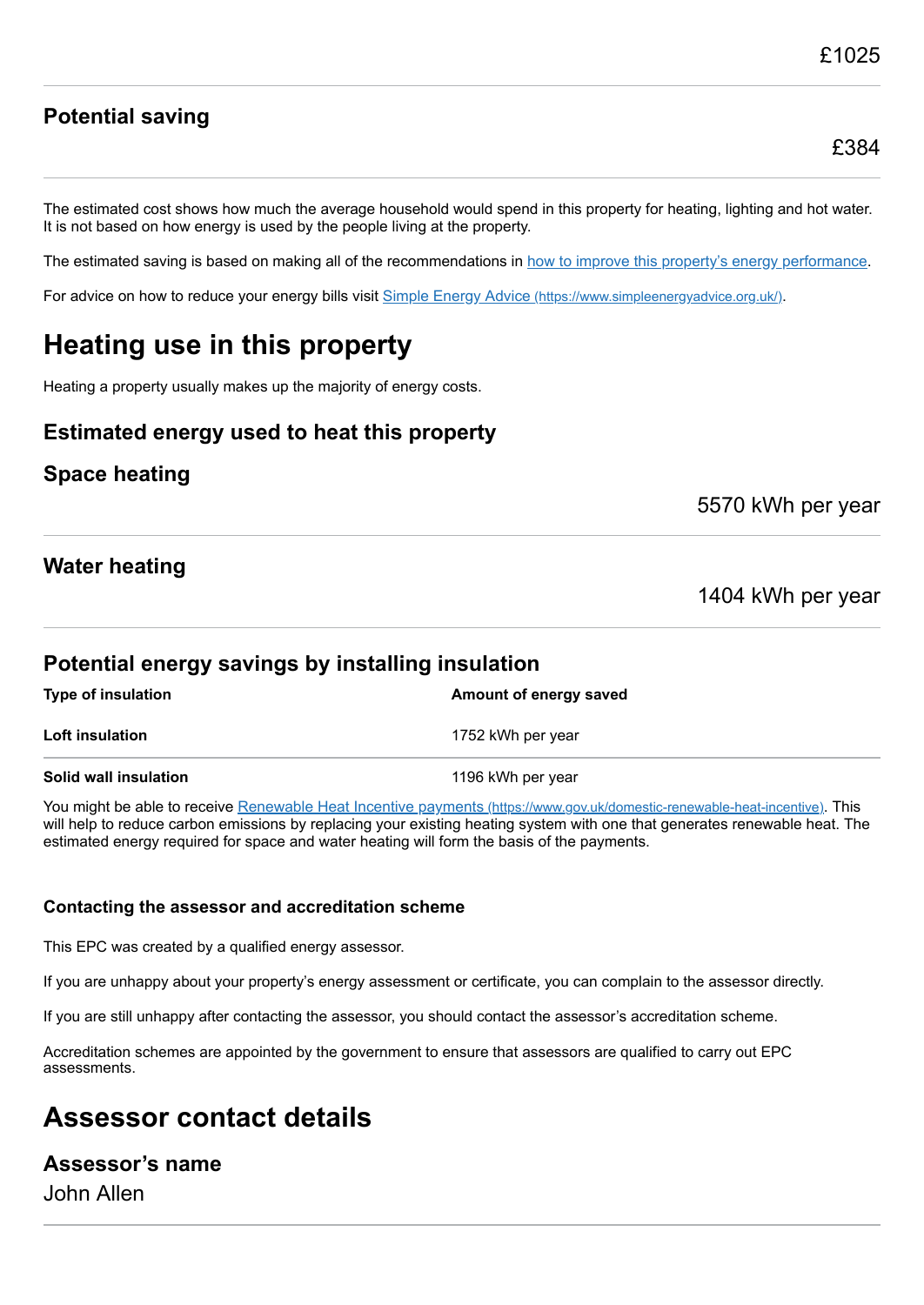## **Telephone**

01908991119

#### **Email**

[reports@bluewirehub.co.uk](mailto:reports@bluewirehub.co.uk)

# **Accreditation scheme contact details**

**Accreditation scheme** ECMK

#### **Assessor ID**

ECMK301501

#### **Telephone**

0333 123 1418

#### **Email**

[info@ecmk.co.uk](mailto:info@ecmk.co.uk)

# **Assessment details**

**Assessor's declaration**

No related party

#### **Date of assessment**

17 February 2020

#### **Date of certificate**

2 March 2020

#### **Type of assessment**

RdSAP

#### **Other certificates for this property**

If you are aware of previous certificates for this property and they are not listed here, please contact us at [mhclg.digital-services@communities.gov.uk](mailto:mhclg.digital-services@communities.gov.uk?subject=EPB%20-) or call our helpdesk on 020 3829 0748.